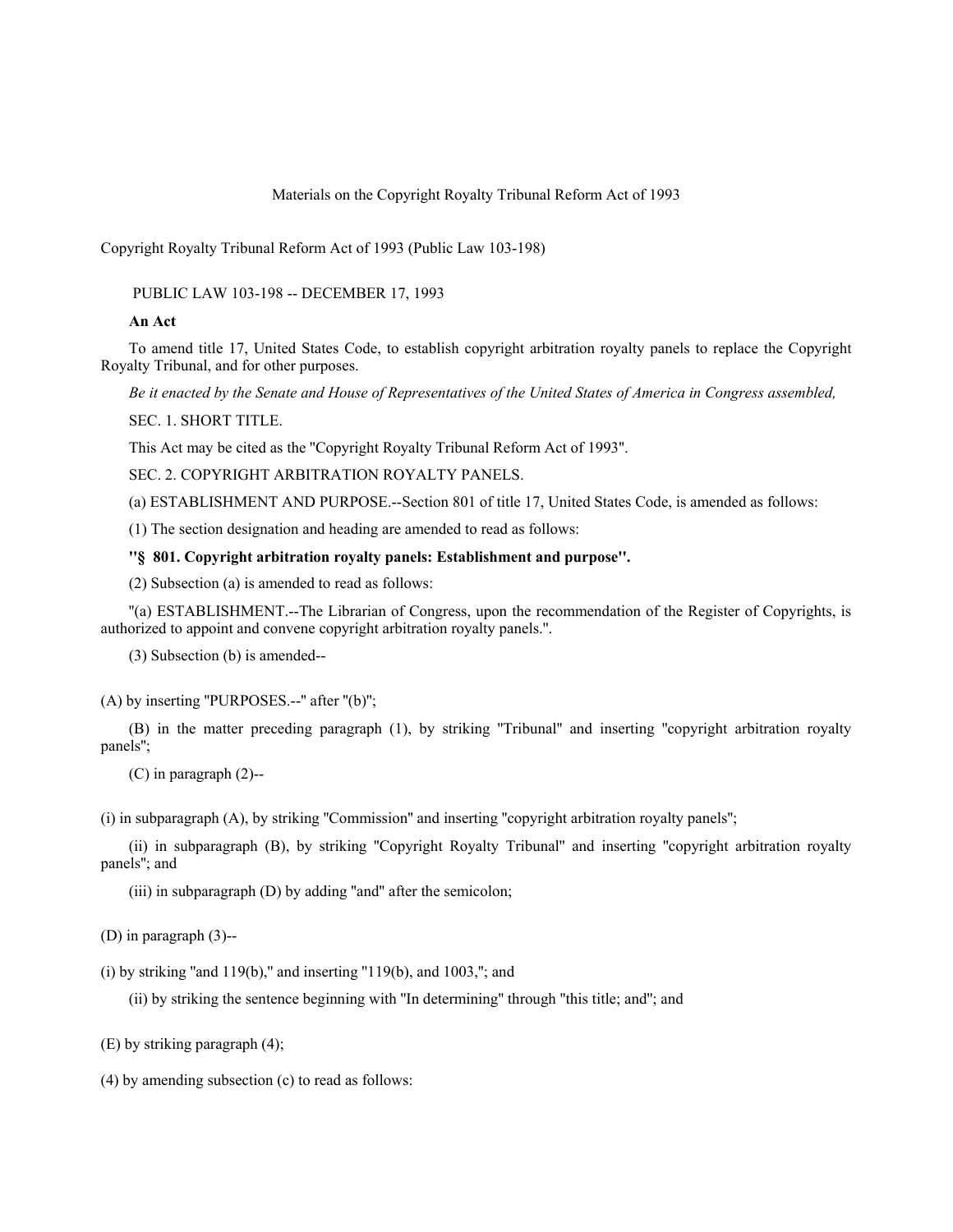''(c) RULINGS.--The Librarian of Congress, upon the recommendation of the Register of Copyrights, may, before a copyright arbitration royalty panel is convened, make any necessary procedural or evidentiary rulings that would apply to the proceedings conducted by such panel.''; and

(5) by adding at the end the following new subsection:

''(d) ADMINISTRATIVE SUPPORT OF COPYRIGHT ARBITRATION ROYALTY PANELS.--The Library of Congress, upon the recommendation of the Register of Copyrights, shall provide the copyright arbitration royalty panels with the necessary administrative services related to proceedings under this chapter.".

(b) MEMBERSHIP AND PROCEEDINGS.--Section 802 of title 17, United States Code, is amended to read as follows:

## **''§ 802. Membership and proceedings of copyright arbitration royalty panels**

''(a) COMPOSITION OF COPYRIGHT ARBITRATION ROYALTY PANELS.--A copyright arbitration royalty panel shall consist of 3 arbitrators selected by the Librarian of Congress pursuant to subsection (b).

''(b) SELECTION OF ARBITRATION PANEL.--Not later than 10 days after publication of a notice in the Federal Register initiating an arbitration proceeding under section 803, and in accordance with procedures specified by the Register of Copyrights, the Librarian of Congress shall, upon the recommendation of the Register of Copyrights, select 2 arbitrators from lists provided by professional arbitration associations. Qualifications of the arbitrators shall include experience in conducting arbitration proceedings and facilitating the resolution and settlement of disputes, and any qualifications which the Librarian of Congress, upon the recommendation of the Register of Copyrights, shall adopt by regulation. The 2 arbitrators so selected shall, within 10 days after their selection, choose a third arbitrator from the same lists, who shall serve as the chairperson of the arbitrators. If such 2 arbitrators fail to agree upon the selection of a third arbitrator, the Librarian of Congress shall promptly select the third arbitrator. The Librarian of Congress, upon the recommendation of the Register of Copyrights, shall adopt regulations regarding standards of conduct which shall govern arbitrators and the proceedings under this chapter.

''(c) ARBITRATION PROCEEDINGS.--Copyright arbitration royalty panels shall conduct arbitration proceedings, subject to subchapter II of chapter 5 of title 5, for the purpose of making their determinations in carrying out the purposes set forth in section 801. The arbitration panels shall act on the basis of a fully documented written record, prior decisions of the Copyright Royalty Tribunal, prior copyright arbitration panel determinations, and rulings by the Librarian of Congress under section 801(c). Any copyright owner who claims to be entitled to royalties under section 111, 116, or 119, or any interested copyright party who claims to be entitled to royalties under section 1006, may submit relevant information and proposals to the arbitration panels in proceedings applicable to such copyright owner or interested copyright party, and any other person participating in arbitration proceedings may submit such relevant information and proposals to the arbitration panel conducting the proceedings. In ratemaking proceedings, the parties to the proceedings shall bear the entire cost thereof in such manner and proportion as the arbitration panels shall direct. In distribution proceedings, the parties shall bear the cost in direct proportion to their share of the distribution.

''(d) PROCEDURES.--Effective on the date of the enactment of the Copyright Royalty Tribunal Reform Act of 1993, the Librarian of Congress shall adopt the rules and regulations set forth in chapter 3 of title 37 of the Code of Federal Regulations to govern proceedings under this chapter. Such rules and regulations shall remain in effect unless and until the Librarian, upon the recommendation of the Register of Copyrights, adopts supplemental or superseding regulations under subchapter II of chapter 5 of title 5.

''(e) REPORT TO THE LIBRARIAN OF CONGRESS.--Not later than 180 days after publication of the notice in the Federal Register initiating an arbitration proceeding, the copyright arbitration royalty panel conducting the proceeding shall report to the Librarian of Congress its determination concerning the royalty fee or distribution of royalty fees, as the case may be. Such report shall be accompanied by the written record, and shall set forth the facts that the arbitration panel found relevant to its determination.

''(f) ACTION BY LIBRARIAN OF CONGRESS.--Within 60 days after receiving the report of a copyright arbitration royalty panel under subsection (e), the Librarian of Congress, upon the recommendation of the Register of Copyrights, shall adopt or reject the determination of the arbitration panel. The Librarian shall adopt the determination of the arbitration panel unless the Librarian finds that the determination is arbitrary or contrary to the applicable provisions of this title. If the Librarian rejects the determination of the arbitration panel, the Librarian shall, before the end of that 60-day period, and after full examination of the record created in the arbitration proceeding, issue an order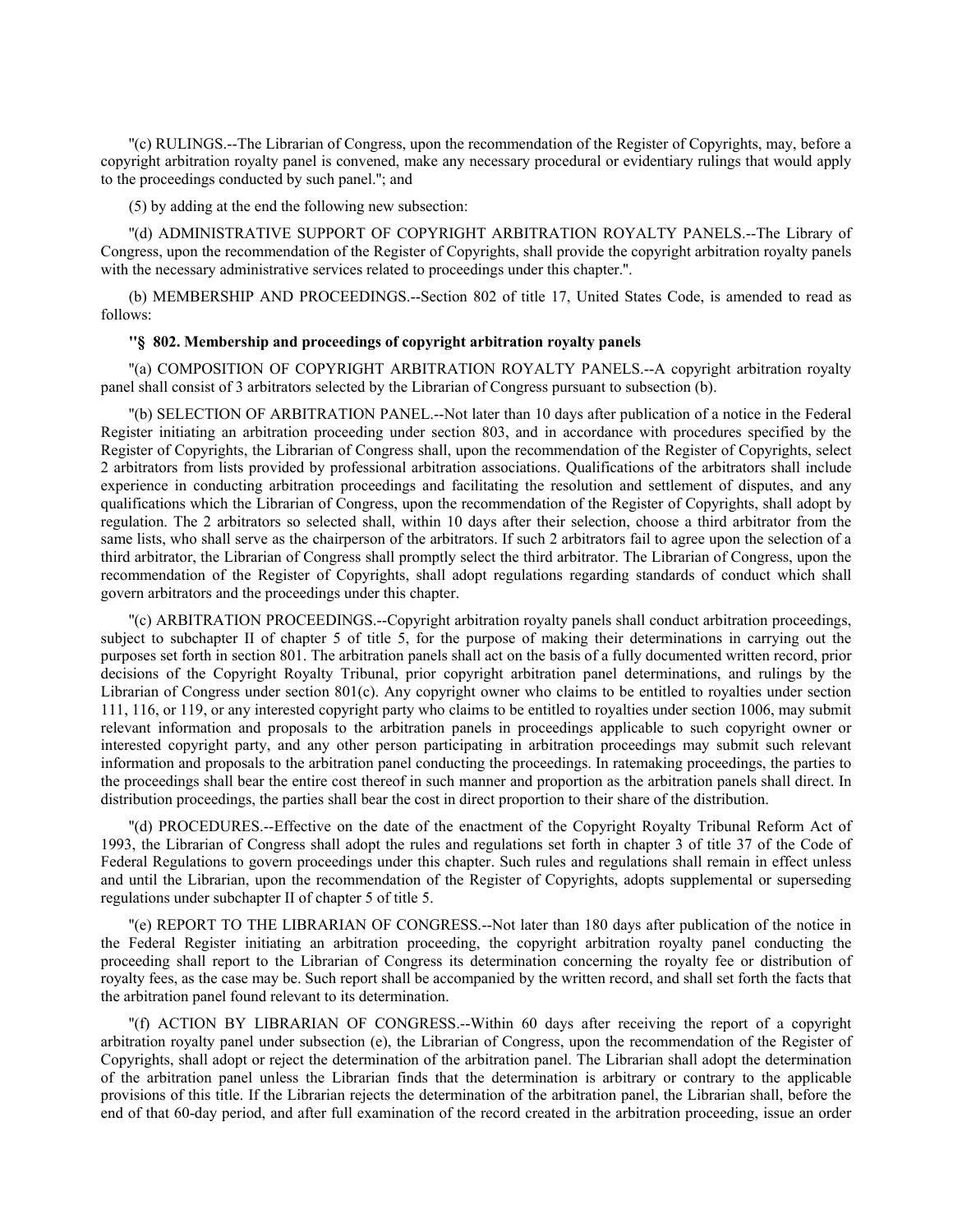setting the royalty fee or distribution of fees, as the case may be. The Librarian shall cause to be published in the Federal Register the determination of the arbitration panel, and the decision of the Librarian (including an order issued under the preceding sentence). The Librarian shall also publicize such determination and decision in such other manner as the Librarian considers appropriate. The Librarian shall also make the report of the arbitration panel and the accompanying record available for public inspection and copying.

''(g) JUDICIAL REVIEW.--Any decision of the Librarian of Congress under subsection (f) with respect to a determination of an arbitration panel may be appealed, by any aggrieved party who would be bound by the determination, to the United States Court of Appeals for the District of Columbia Circuit, within 30 days after the publication of the decision in the Federal Register. If no appeal is brought within such 30-day period, the decision of the Librarian is final, and the royalty fee or determination with respect to the distribution of fees, as the case may be, shall take effect as set forth in the decision. The pendency of an appeal under this paragraph shall not relieve persons obligated to make royalty payments under sections 111, 115, 116, 118, 119, or 1003 who would be affected by the determination on appeal to deposit the statement of account and royalty fees specified in those sections. The court shall have jurisdiction to modify or vacate a decision of the Librarian only if it finds, on the basis of the record before the Librarian, that the Librarian acted in an arbitrary manner. If the court modifies the decision of the Librarian, the court shall have jurisdiction to enter its own determination with respect to the amount or distribution of royalty fees and costs, to order the repayment of any excess fees, and to order the payment of any underpaid fees, and the interest pertaining respectively thereto, in accordance with its final judgment. The court may further vacate the decision of the arbitration panel and remand the case to the Librarian for arbitration proceedings in accordance with subsection (c).

#### ''(h) ADMINISTRATIVE MATTERS.--

''(1) DEDUCTION OF COSTS FROM ROYALTY FEES.-- The Librarian of Congress and the Register of Copyrights may, to the extent not otherwise provided under this title, deduct from royalty fees deposited or collected under this title the reasonable costs incurred by the Library of Congress and the Copyright Office under this chapter. Such deduction may be made before the fees are distributed to any copyright claimants. If no royalty pool exists from which their costs can be deducted, the Librarian of Congress and the Copyright Office may assess their reasonable costs directly to the parties to the most recent relevant arbitration proceeding.

''(2) POSITIONS REQUIRED FOR ADMINISTRATION OF COMPULSORY LICENSING.-- Section 307 of the Legislative Branch Appropriations Act, 1994, shall not apply to employee positions in the Library of Congress that are required to be filled in order to carry out section 111, 115, 116, 118, or 119 or chapter 10.''.

(c) PROCEDURES OF THE TRIBUNAL.--Section 803 of title 17, United States Code, and the item relating to such section in the table of sections at the beginning of chapter 8 of such title, are repealed.

(d) INSTITUTION AND CONCLUSION OF PROCEEDINGS.--Section 804 of title 17, United States Code, is amended as follows:

(1) The section heading is amended to read as follows:

### **''§ 803. Institution and conclusion of proceedings.''**

(2) Subsection (a) is amended to read as follows:

 $\binom{n}{k}$  (1) With respect to proceedings under section 801(b)(1) concerning the adjustment of royalty rates as provided in sections 115 and 116, and with respect to proceedings under subparagraphs  $(A)$  and  $(D)$  of section 801(b)(2), during the calendar years specified in the schedule set forth in paragraphs (2), (3), and (4), any owner or user of a copyrighted work whose royalty rates are specified by this title, established by the Copyright Royalty Tribunal before the date of the enactment of the Copyright Royalty Tribunal Reform Act of 1993, or established by a copyright arbitration royalty panel after such date of enactment, may file a petition with the Librarian of Congress declaring that the petitioner requests an adjustment of the rate. The Librarian of Congress shall, upon the recommendation of the Register of Copyrights, make a determination as to whether the petitioner has such a significant interest in the royalty rate in which an adjustment is requested. If the Librarian determines that the petitioner has such a significant interest, the Librarian shall cause notice of this determination, with the reasons therefor, to be published in the Federal Register, together with the notice of commencement of proceedings under this chapter.

''(2) In proceedings under section 801(b)(2)(A) and (D), a petition described in paragraph (1) may be filed during 1995 and in each subsequent fifth calendar year.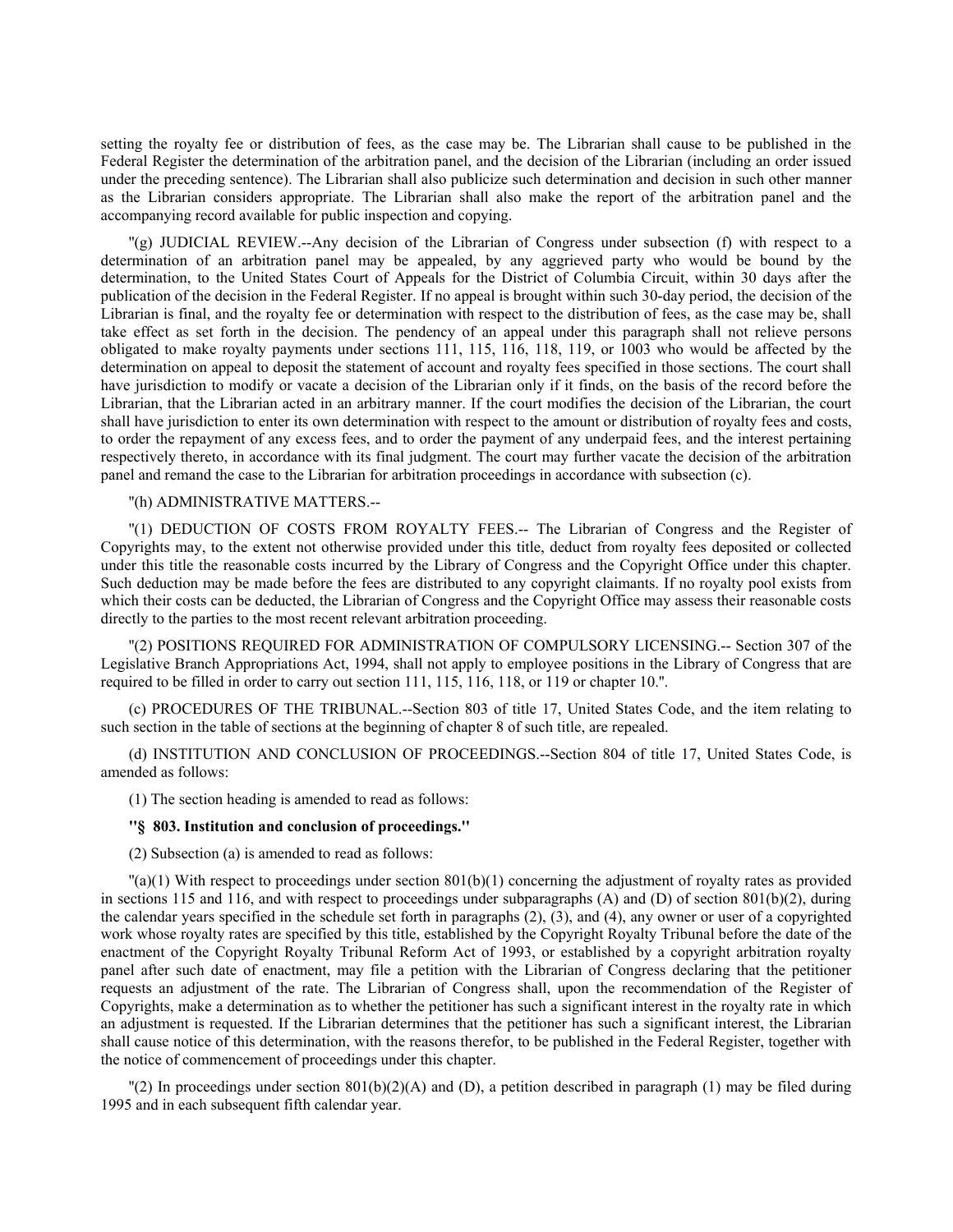$\binom{13}{3}$  In proceedings under section 801(b)(1) concerning the adjustment of royalty rates as provided in section 115, a petition described in paragraph (1) may be filed in 1997 and in each subsequent tenth calendar year.

 $\Gamma(4)$ (A) In proceedings under section 801(b)(1) concerning the adjustment of royalty rates as provided in section 116, a petition described in paragraph (1) may be filed at any time within 1 year after negotiated licenses authorized by section 116 are terminated or expire and are not replaced by subsequent agreements.

''(B) If a negotiated license authorized by section 116 is terminated or expires and is not replaced by another such license agreement which provides permission to use a quantity of musical works not substantially smaller than the quantity of such works performed on coin-operated phonorecord players during the 1-year period ending March 1, 1989, the Librarian of Congress shall, upon petition filed under paragraph (1) within 1 year after such termination or expiration, convene a copyright arbitration royalty panel. The arbitration panel shall promptly establish an interim royalty rate or rates for the public performance by means of a coin-operated phonorecord player of nondramatic musical works embodied in phonorecords which had been subject to the terminated or expired negotiated license agreement. Such rate or rates shall be the same as the last such rate or rates and shall remain in force until the conclusion of proceedings by the arbitration panel, in accordance with section 802, to adjust the royalty rates applicable to such works, or until superseded by a new negotiated license agreement, as provided in section 116(b).''.

(3) Subsection (b) is amended--

(A) by striking ''subclause'' and inserting ''subparagraph'';

(B) by striking ''Tribunal'' the first place it appears and inserting ''Copyright Royalty Tribunal or the Librarian of Congress'';

(C) by striking ''Tribunal'' the second and third places it appears and inserting ''Librarian'';

(D) by striking ''Tribunal'' the last place it appears and inserting ''Copyright Royalty Tribunal or the Librarian of Congress''; and

(E) by striking ''(a)(2), above'' and inserting ''subsection (a) of this section''.

(4) Subsection (c) is amended by striking ''Tribunal'' and inserting ''Librarian of Congress''.

(5) Subsection (d) is amended--

(A) by striking ''Chairman of the Tribunal'' and inserting ''Librarian of Congress''; and

(B) by striking ''determination by the Tribunal'' and inserting ''a determination''.

(6) Subsection (e) is stricken out.

(e) REPEAL.--Sections 805 through 810 of title 17, United States Code, are repealed.

(f) CLERICAL AMENDMENT.--The table of sections for chapter 8 of title 17, United States Code, is amended to read as follows:

# **''CHAPTER 8--COPYRIGHT ARBITRATION ROYALTY PANELS**

''Sec.

''801. Copyright arbitration royalty panels: establishment and purpose.

''802. Membership and proceedings of copyright arbitration royalty panels.

''803. Institution and conclusion of proceedings.''.

SEC. 3. JUKEBOX LICENSES.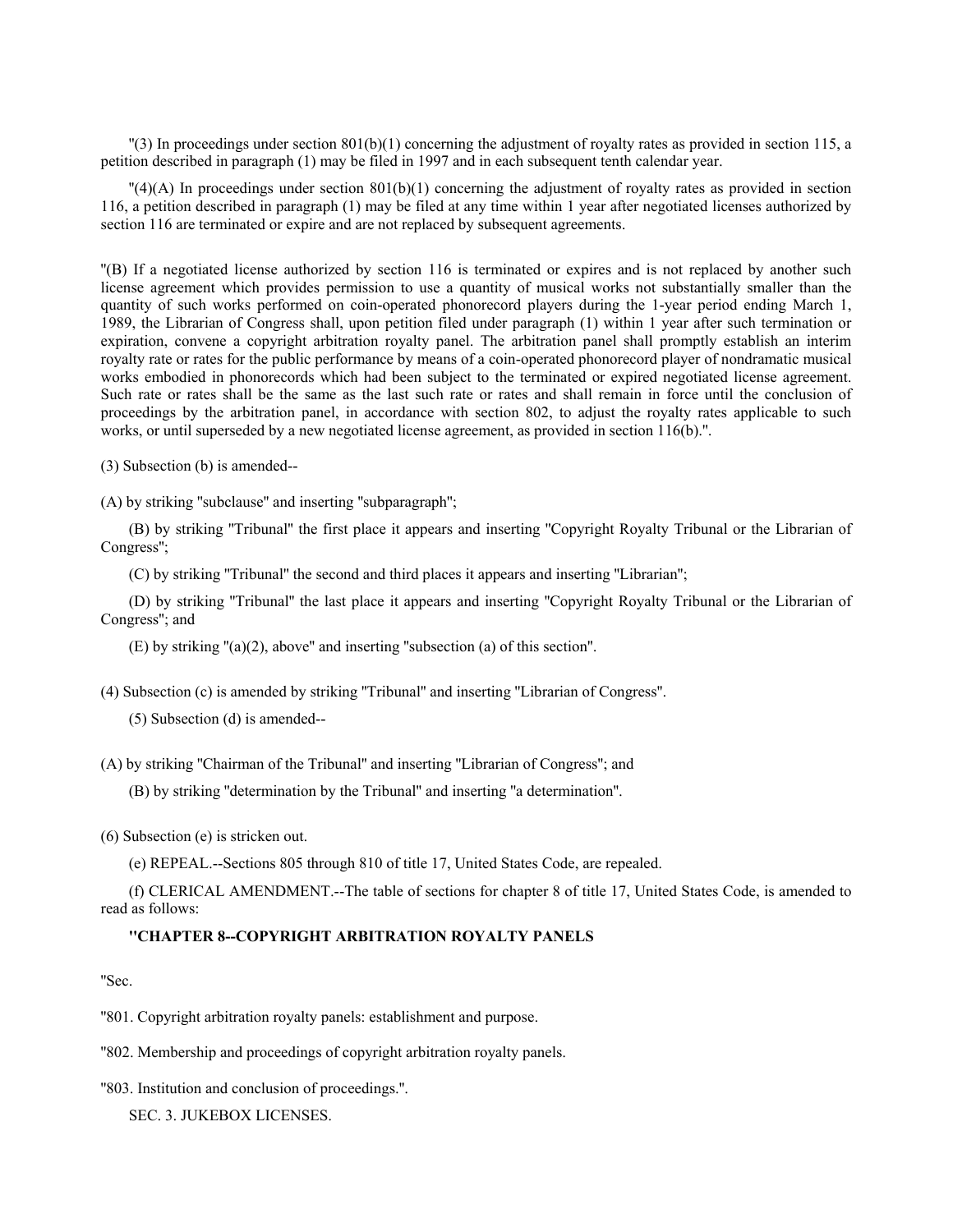(a) REPEAL OF COMPULSORY LICENSE.--Section 116 of title 17, United States Code, and the item relating to section 116 in the table of sections at the beginning of chapter 1 of such title, are repealed.

(b) NEGOTIATED LICENSES.--

(1) Section 116A of title 17, United States Code, is amended--

(A) by redesignating such section as section 116;

(B) by striking subsection (b) and redesignating subsections (c) and (d) as subsections (b) and (c), respectively;

(C) in subsection (b)(2) (as so redesignated) by striking ''Copyright Royalty Tribunal'' each place it appears and inserting ''Librarian of Congress'';

(D) in subsection (c) (as so redesignated)--

(i) in the subsection caption by striking ''ROYALTY TRIBUNAL'' and inserting ''ARBITRATION ROYALTY PANEL'';

(ii) by striking ''subsection (c)'' and inserting ''subsection (b)''; and

(iii) by striking ''the Copyright Royalty Tribunal'' and inserting ''a copyright arbitration royalty panel''; and

(E) by striking subsections (e), (f), and (g).

(2) The table of sections at the beginning of chapter 1 of title 17, United States Code, is amended by striking ''116A'' and inserting ''116''.

SEC. 4. PUBLIC BROADCASTING COMPULSORY LICENSE.

Section 118 of title 17, United States Code, is amended--

(1) in subsection (b)--

(A) by striking the first 2 sentences;

(B) in the third sentence by striking ''works specified by this subsection'' and inserting ''published nondramatic musical works and published pictorial, graphic, and sculptural works'';

(C) in paragraph (1)--

(i) in the first sentence by striking '', within one hundred and twenty days after publication of the notice specified in this subsection,''; and

(ii) by striking ''Copyright Royalty Tribunal'' each place it appears and inserting ''Librarian of Congress'';

(D) in paragraph (2) by striking ''Tribunal'' and inserting ''Librarian of Congress'';

(E) in paragraph (3)--

(i) by striking the first sentence and inserting the following: ''In the absence of license agreements negotiated under paragraph (2), the Librarian of Congress shall, pursuant to *chapter 8*, convene a copyright arbitration royalty panel to determine and publish in the Federal Register a schedule of rates and terms which, subject to paragraph (2), shall be binding on all owners of copyright in works specified by this subsection and public broadcasting entities, regardless of whether such copyright owners have submitted proposals to the Librarian of Congress.";

(ii) in the second sentence--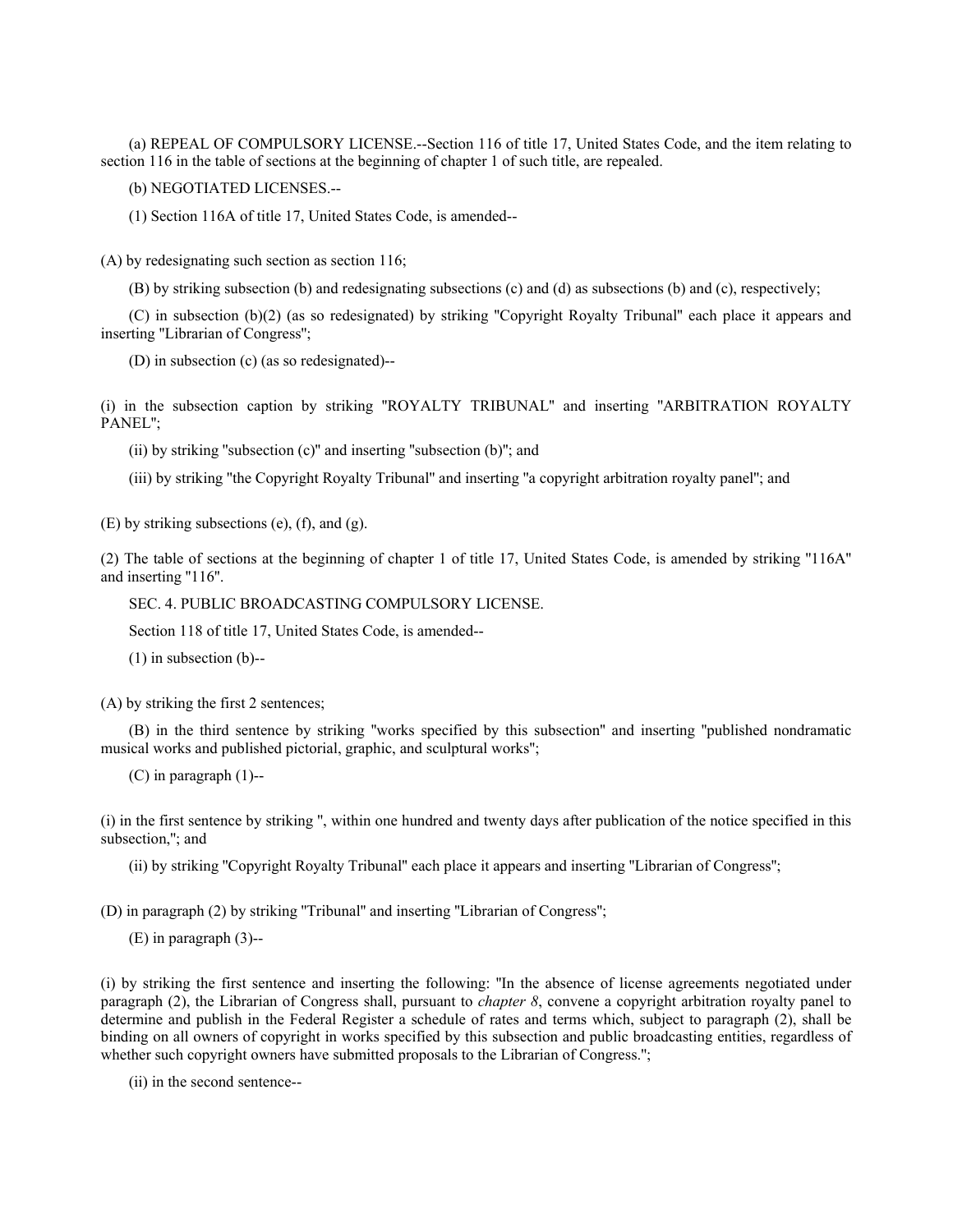- (I) by striking ''Copyright Royalty Tribunal'' and inserting ''copyright arbitration royalty panel''; and (II) by striking ''clause (2) of this subsection'' and inserting ''paragraph (2)''; and
- (iii) in the last sentence by striking ''Copyright Royalty Tribunal'' and inserting ''Librarian of Congress''; and
- (F) by striking paragraph (4);
- (2) in subsection (c)--
- (A) by striking ''1982'' and inserting ''1997''; and
	- (B) by striking ''Copyright Royalty Tribunal'' and inserting ''Librarian of Congress'';
- (3) in subsection (d)--
- (A) by striking ''to the transitional provisions of subsection (b)(4), and'';
	- (B) by striking ''the Copyright Royalty Tribunal'' and inserting ''a copyright arbitration royalty panel''; and
	- (C) in paragraphs (2) and (3) by striking ''clause'' each place it appears and inserting ''paragraph''; and
- (4) in subsection (g) by striking ''clause'' and inserting ''paragraph''.
- SEC. 5. SECONDARY TRANSMISSIONS OF SUPERSTATIONS AND NETWORK STATIONS FOR PRIVATE HOME VIEWING.
	- Section 119 of title 17, United States Code, is amended--
	- (1) in subsection (b)--

(A) in paragraph (1) by striking '', after consultation with the Copyright Royalty Tribunal,'' each place it appears;

- (B) in paragraph (2) by striking ''Copyright Royalty Tribunal'' and inserting ''Librarian of Congress'';
- (C) in paragraph (3) by striking ''Copyright Royalty Tribunal'' and inserting ''Librarian of Congress''; and
- (D) in paragraph (4)--
- (i) by striking ''Copyright Royalty Tribunal'' each place it appears and inserting ''Librarian of Congress'';
	- (ii) by striking ''Tribunal'' each place it appears and inserting ''Librarian of Congress''; and
- (iii) in subparagraph (B) by striking ''conduct a proceeding'' in the last sentence and inserting ''convene a copyright arbitration royalty panel''; and
- (2) in subsection (c)--
- (A) in the subsection caption by striking ''DETERMINATION'' and inserting ''ADJUSTMENT'';
- (B) in paragraph (2) by striking ''Copyright Royalty Tribunal'' each place it appears and inserting ''Librarian of Congress'';
	- (C) in paragraph (3)--
- $(i)$  in subparagraph  $(A)$ --
- (I) by striking ''Copyright Royalty Tribunal'' and inserting ''Librarian of Congress''; and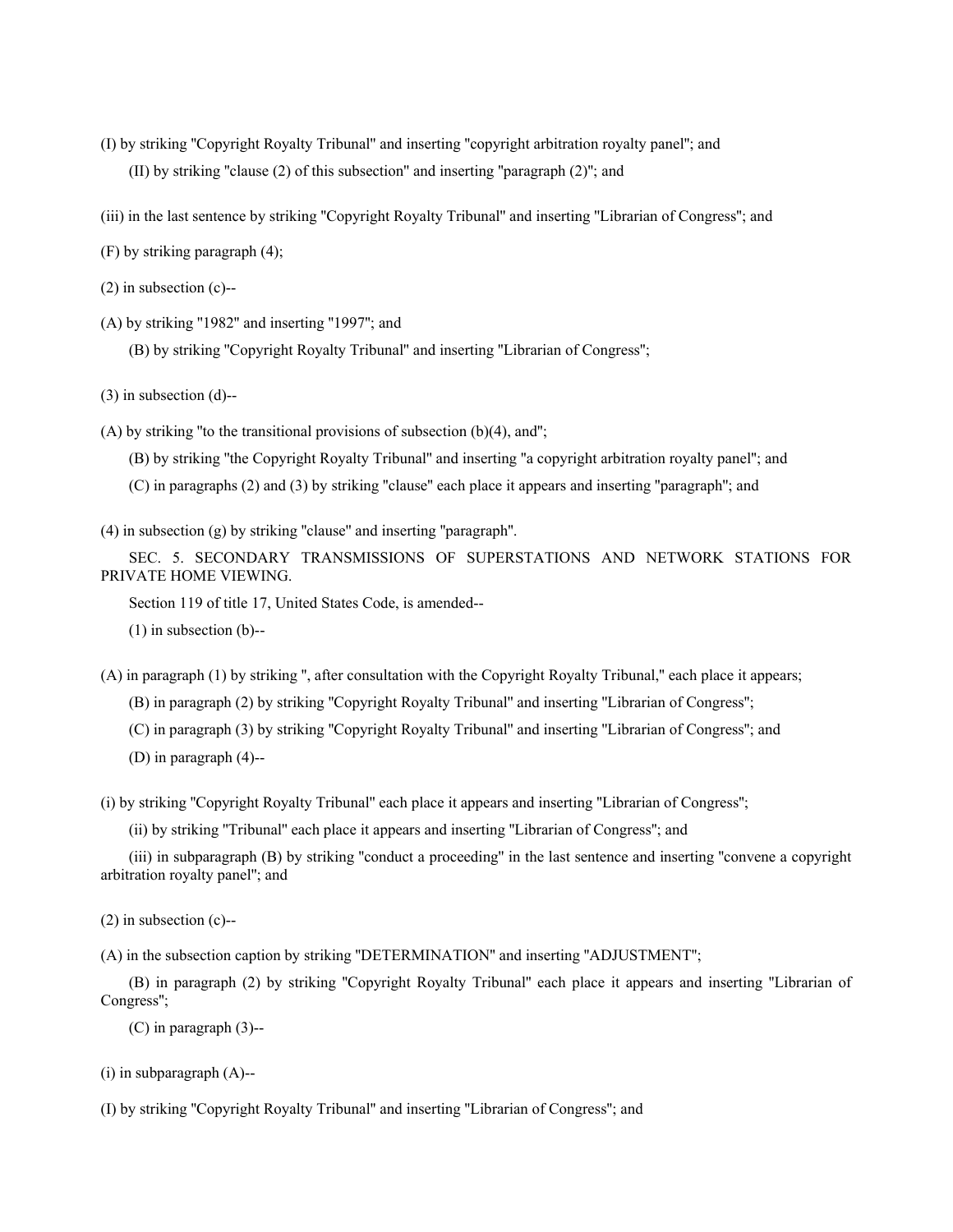(II) by striking the last sentence and inserting the following: ''Such arbitration proceeding shall be conducted under chapter 8.'';

(ii) by striking subparagraphs  $(B)$  and  $(C)$ ;

(iii) in subparagraph (D)--

(I) by redesignating such subparagraph as subparagraph (B); and

(II) by striking ''Arbitration Panel'' and inserting ''copyright arbitration royalty panel appointed under chapter 8'';

(iv) by striking subparagraphs  $(E)$  and  $(F)$ ;

(v) by amending subparagraph (G) to read as follows:

''(C) PERIOD DURING WHICH DECISION OF ARBITRATION PANEL OR ORDER OF LIBRARIAN EFFECTIVE.--The obligation to pay the royalty fee established under a determination which--

''(i) is made by a copyright arbitration royalty panel in an arbitration proceeding under this paragraph and is adopted by the Librarian of Congress under section 802(f), or

''(ii) is established by the Librarian of Congress under section 802(f),

"shall become effective as provided in section  $802(g)$ ."; and

(vi) in subparagraph (H)--

(I) by redesignating such subparagraph as subparagraph (D); and

(II) by striking ''adopted or ordered under subparagraph (F)'' and inserting ''referred to in subparagraph (C)''; and

(D) by striking paragraph (4).

SEC. 6. CONFORMING AMENDMENTS.

(a) CABLE COMPULSORY LICENSE.--Section 111(d) of title 17, United States Code, is amended as follows:

(1) Paragraph (1) is amended by striking '', after consultation with the Copyright Royalty Tribunal (if and when the Tribunal has been constituted),''.

(2) Paragraph (1)(A) is amended by striking '', after consultation with the Copyright Royalty Tribunal (if and when the Tribunal has been constituted),''.

(3) Paragraph (2) is amended by striking the second and third sentences and inserting the following: ''All funds held by the Secretary of the Treasury shall be invested in interest-bearing United States securities for later distribution with interest by the Librarian of Congress in the event no controversy over distribution exists, or by a copyright arbitration royalty panel in the event a controversy over such distribution exists.''.

 $(4)$  Paragraph  $(4)(A)$  is amended--

(A) by striking ''Copyright Royalty Tribunal'' and inserting ''Librarian of Congress''; and

(B) by striking ''Tribunal'' and inserting ''Librarian of Congress''.

(5) Paragraph  $(4)(B)$  is amended to read as follows: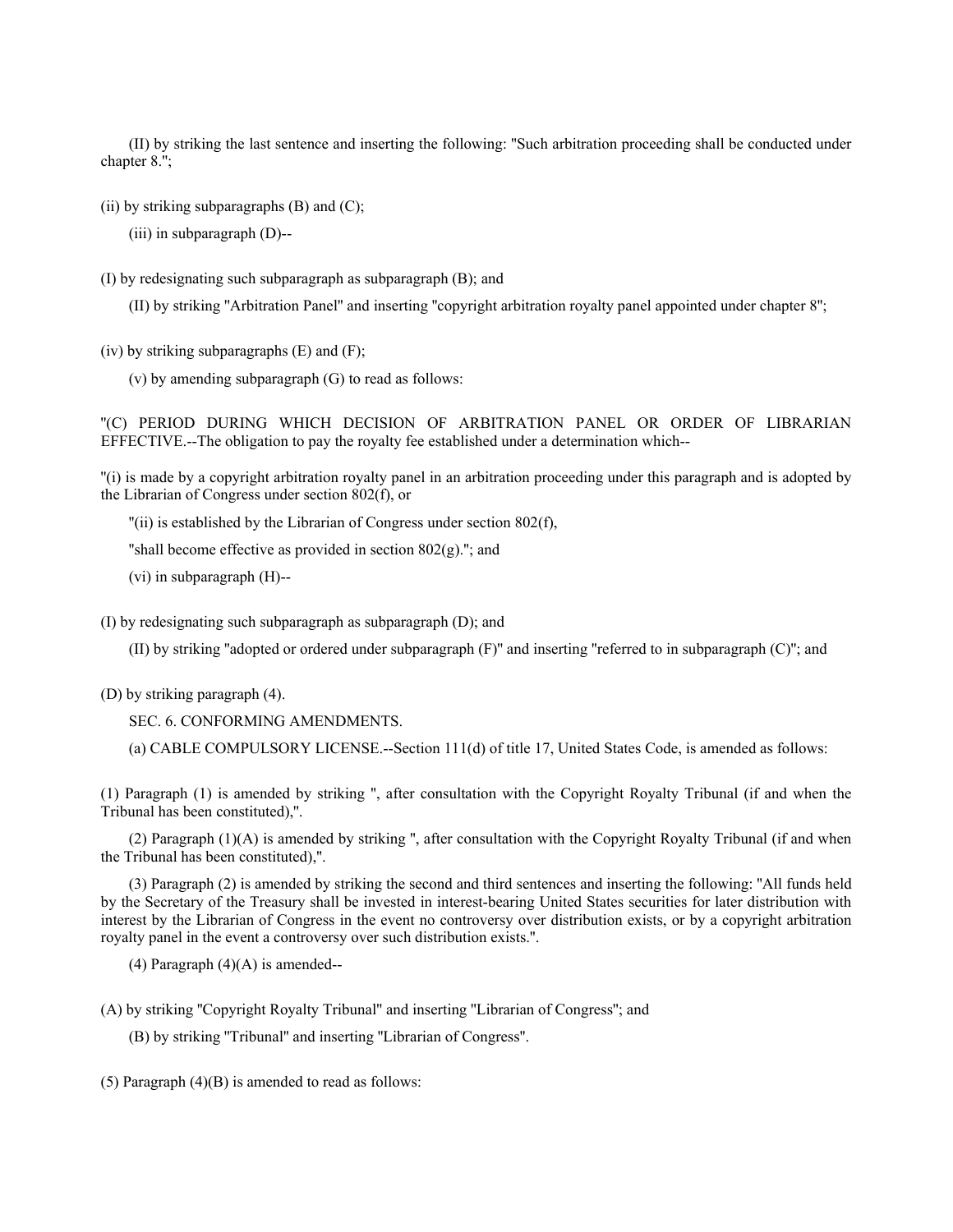''(B) After the first day of August of each year, the Librarian of Congress shall, upon the recommendation of the Register of Copyrights, determine whether there exists a controversy concerning the distribution of royalty fees. If the Librarian determines that no such controversy exists, the Librarian shall, after deducting reasonable administrative costs under this section, distribute such fees to the copyright owners entitled to such fees, or to their designated agents. If the Librarian finds the existence of a controversy, the Librarian shall, pursuant to *chapter 8* of this title, convene a copyright arbitration royalty panel to determine the distribution of royalty fees.''

(6) Paragraph (4)(C) is amended by striking ''Copyright Royalty Tribunal'' and inserting ''Librarian of Congress''.

(b) AUDIO HOME RECORDING ACT.--

(1) ROYALTY PAYMENTS.-- Section  $1004(a)(3)$  of title 17, United States Code, is amended--

(A) by striking ''Copyright Royalty Tribunal'' and inserting ''Librarian of Congress''; and

(B) by striking ''Tribunal'' and inserting ''Librarian of Congress''.

(2) DEPOSIT OF ROYALTY PAYMENTS.-- Section 1005 of title 17, United States Code, is amended by striking the last sentence.

(3) ENTITLEMENT TO ROYALTY PAYMENTS.-- Section 1006(c) of title 17, United States Code, is amended by striking ''Copyright Royalty Tribunal'' and inserting ''Librarian of Congress shall convene a copyright arbitration royalty panel which''.

(4) PROCEDURES FOR DISTRIBUTING ROYALTY PAYMENTS.-- Section 1007 of title 17, United States Code, is amended--

 $(A)$  in subsection  $(a)(1)$ --

(i) by striking ''Copyright Royalty Tribunal'' and inserting ''Librarian of Congress''; and

(ii) by striking ''Tribunal'' and inserting ''Librarian of Congress'';

(B) in subsection (b)--

(i) by striking ''Copyright Royalty Tribunal'' and inserting ''Librarian of Congress''; and

(ii) by striking ''Tribunal'' each place it appears and inserting ''Librarian of Congress''; and

(C) in subsection (c)--

(i) by striking the first sentence and inserting ''If the Librarian of Congress finds the existence of a controversy, the Librarian shall, pursuant to *chapter 8* of this title, convene a copyright arbitration royalty panel to determine the distribution of royalty payments.'';

(ii) by striking ''Tribunal'' each place it appears and inserting ''Librarian of Congress''; and

(iii) in the last sentence by striking ''its reasonable administrative costs'' and inserting ''the reasonable administrative costs incurred by the Librarian''.

(5) ARBITRATION OF CERTAIN DISPUTES.-- Section 1010 of title 17, United States Code, is amended--

(A) in subsection (b)--

(i) by striking ''Copyright Royalty Tribunal'' and inserting ''Librarian of Congress''; and

(ii) by striking ''Tribunal'' each place it appears and inserting ''Librarian of Congress'';